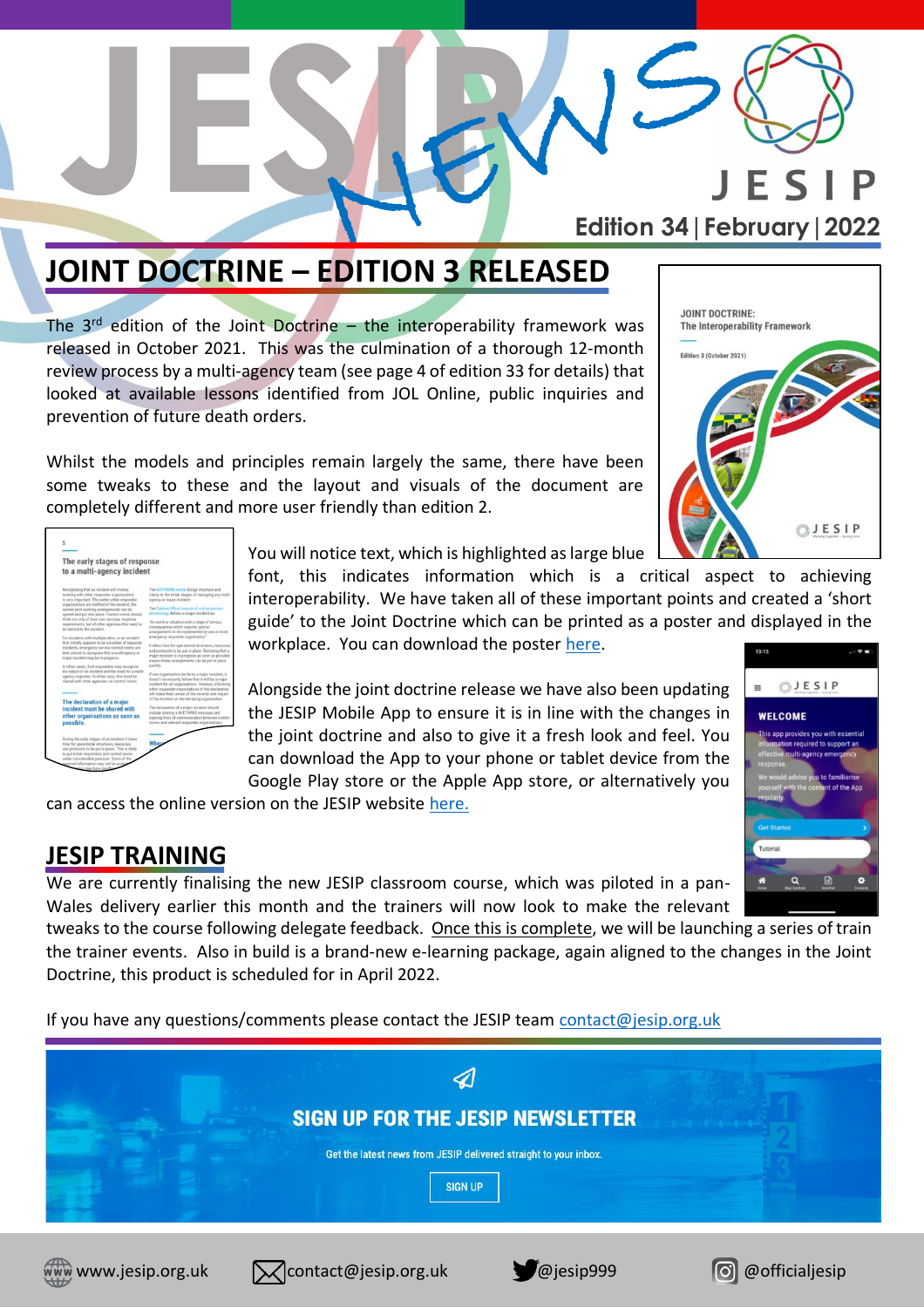### **JESIP AWARENESS**

With the release of edition 3 of the Joint Doctrine, we took the opportunity to set out once again the national expectations in relation to training and awareness. Whilst these expectations have been in place since 2014, this is the first time we have written them into the joint doctrine itself. To recap they are the expectations are:

*'everyone should receive a form of JESIP awareness training annually. In addition, individuals who are responsible for managing an incident at any level, should attend a multi-agency JESIP training course, every three years as a minimum.'*

This reinforcement of the national expectations has led to a number of queries being raised with the national team on what constitutes 'awareness training', and how this can be delivered. At the start of January the National JESIP Chief Officers wrote to service strategic leads to set this out.

The letter we outlined a number of products designed to support the embedding of the Joint Doctrine in services, these, along with existing products can be used by organisations to provide their personnel with awareness of JESIP models and principles.

Each of the products are suitable for use by responders, control rooms and commanders. Some provide very specific awareness in a particular area such as the use of M/ETHANE, whereas others give a more holistic overview such as the e-learning.



To assist organisations we have developed the table below listing the current awareness products. The products may be used standalone, or they may be incorporated into local and national training delivery such as Police officer annual safety training.

| <b>Product</b>                    | <b>Location</b>                                                                |
|-----------------------------------|--------------------------------------------------------------------------------|
| <b>JESIP Training film</b>        | https://youtu.be/5Rm1rO8sDRw                                                   |
| <b>JESIP All staff e-learning</b> | https://www.jesip.org.uk/uploads/media/Awareness/WebVersion/story.html         |
| <b>JESIP M/ETHANE</b>             | https://www.jesip.org.uk/uploads/media/methane animations/Jesip Methane Ani    |
| <b>Animation</b>                  | mation ENGLISH.mp4                                                             |
| <b>JESIP Mobile application</b>   | https://www.jesip.org.uk/uploads/media/app/Jesip-web-version/                  |
| <b>JESIP Awareness</b>            | https://www.jesip.org.uk/uploads/media/pdf/Jesip-                              |
| presentation                      | Awareness/JESIP Awareness Classroom vers.pptx                                  |
| <b>Joint Doctrine Short Guide</b> | https://www.jesip.org.uk/uploads/media/images/Posters/Short Guide Poster PRINT |
|                                   | OCT2021.pdf                                                                    |

*\*Please note that some organisation's firewalls prevent links from working in PDF documents. If this is the case all of the products in the table can be found on the JESIP website [www.jesip.org.uk](http://www.jesip.org.uk/)*

As responsibility for the training and awareness of employees' rest with services, they should consider the level of awareness each individual needs based on their role during day-to-day business and any specialist role they may be expected to undertake during a major incident, this may require the use of differing combinations of these products in order to achieve the appropriate level of awareness.

|  | SIGN UP FOR THE JESIP NEWSLETTER                                 |  |
|--|------------------------------------------------------------------|--|
|  | Get the latest news from JESIP delivered straight to your inbox. |  |
|  | <b>SIGN UP</b>                                                   |  |







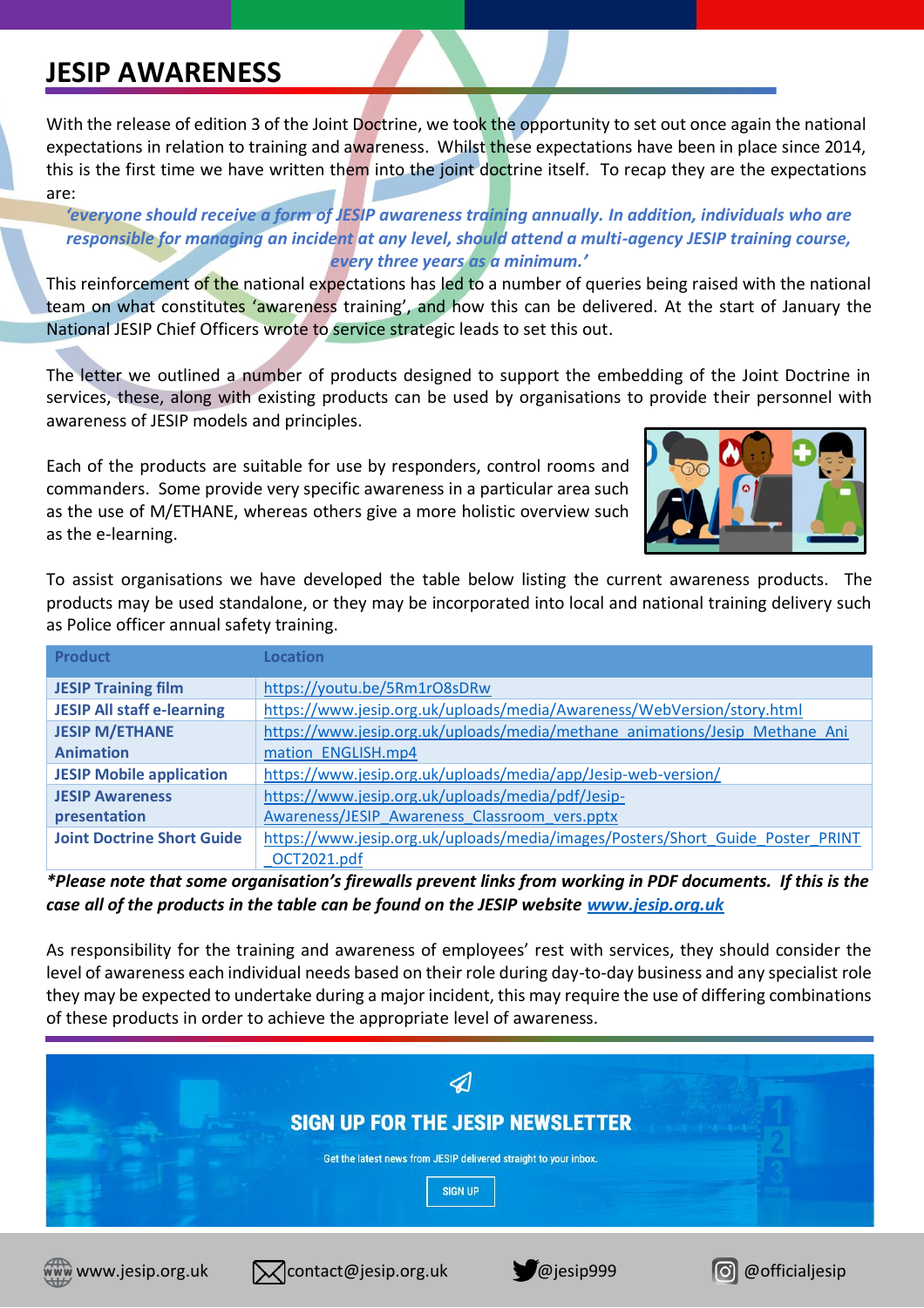### **WELCOME LISABETH (LIZZIE) JONES**

We are pleased to welcome Lizzie jones to the JESIP team. Lizzie will start with the team on March  $1<sup>st</sup>$  and will be covering Charis who will be off on Maternity leave. Lizzie started her career in 2004 as a Radio Despatch Officer in the control room for Devon & Cornwall Police, managing the response to dynamic incidents and answering 999 calls. In 2009 she entered the world of contingency (and subsequently events and operations) planning where she has gained a broad range of experience



in multi-agency collaboration at operational, tactical and strategic levels. This includes numerous 'Short Sermon' exercises for Devonport Naval Base, the response to COVID-19 and the Plymouth multiple shootings in August 2021.

Lizzie is an accredited structured debriefer and lead the Learning and Improvement strategy for the G7 2021 policing and security operation. This involved designing and planning the delivery of testing and exercising in the project phase, as well as the creation and coordination of the learning and debrief framework. She devised and facilitated a layered and robust debriefing methodology and was instrumental in the formulation of the resulting 187 recommendations which will influence improvements locally, regionally and nationally. Lizzie's approach has been taken on board as good practice and is now being replicated for the debriefing of the Plymouth shootings.

Lizzie has a passion for the identification of lessons, and a natural curiosity to understand root causes and how best to embed learning. She enjoys seeking collaborative and innovative solutions to improve how we, as responders, do what we do to keep saving lives and reducing harm. She is looking forward to joining the JESIP team as JOL Coordinator to continue Charis' good work and to gain valuable experience of joint learning and improvement at a national level.

#### **Emergency Services InterControl Talkgroups**

*Words by: Martin Leeland - Operational Communications in Policing (OCIP)*

Following evidence from the Manchester Arena Inquiry and to assist with initial communications between the emergency services during a major incident an Emergency Service InterControl talkgroup (ESICTRL) was set up for each Ambulance NHS Trust region.

The talkgroups are intended to pass initial critical information to and from the police, fire service and the ambulance control rooms. The talkgroups were introduced in December 2020 and as we come to the first anniversary of the introduction it is worth reflecting on how important a task this has been and how effective their use is.

Previously services would have to individually call each other to pass information, usually relying on a telephone call. This often-created delays, as when you have a major incident telephony use tends to increase. Services now have a talkgroup that is monitored by all control rooms 24 hours a day giving them an immediate response.



Historically control rooms have been able to speak to each other for 'business

as usual' incidents, either by using the telephone or calling up on a 'sharers' hailing talkgroup, whereas the InterControl talkgroup is only used during a major incident. The talkgroup has been used effectively during incidents such as the Salisbury train crash in October and is regularly tested by services.

For more information contact your local communications advisor.





www.jesip.org.uk  $\bigotimes$ contact@jesip.org.uk @jesip999 @officialjesip



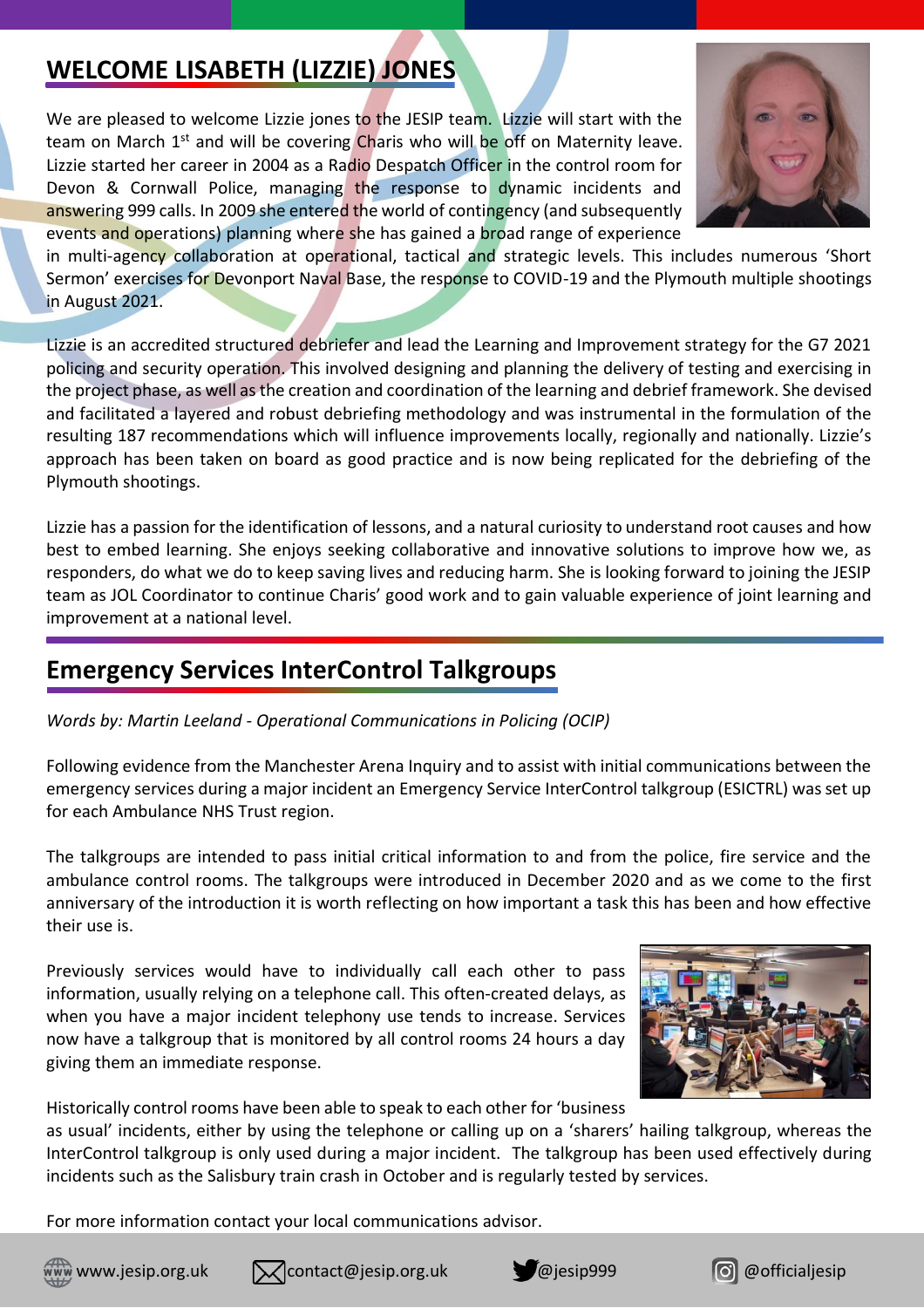# **JOL Online**



If you are a JESIP Strategic Lead or JOL SPoC for the **JOL Action Note 2021-002 – Network Rail Guidance** Police, Fire and Rescue Service or Ambulance Service,

Notes containing recommendations implementation within your organisation.

**JOL Action Note 2021-001 – The Joint Doctrine**  following a number of lessons where communication **Edition 3**

This JOL Action Note was sent to ensure services are new doctrine into their policies, procedures and your JOL Organisational Point of Contact, then please ministers at the JESIP Ministerial Board. do!

you should have recently received two JOL Action. This JOL Action Note contains recommendations for for the implementation of the new national guidance for emergency services working around rail. It contains safety critical advice to improve our response has failed during these types of incidents. The return date for this Action Note is the 17<sup>th</sup> December.

aware of the release of edition 3 and to embed the You can find both of these Action Notes within the training. The return date for this Action Note was 30<sup>th</sup> The responses to the action notes are reported to the November, so if you haven't yet sent in your return to JESIP Interoperability Board who will then inform Guides and Info section on the JOL Online System.



www.jesip.org.uk  $\bigotimes$ contact@jesip.org.uk @jesip999 @officialjesip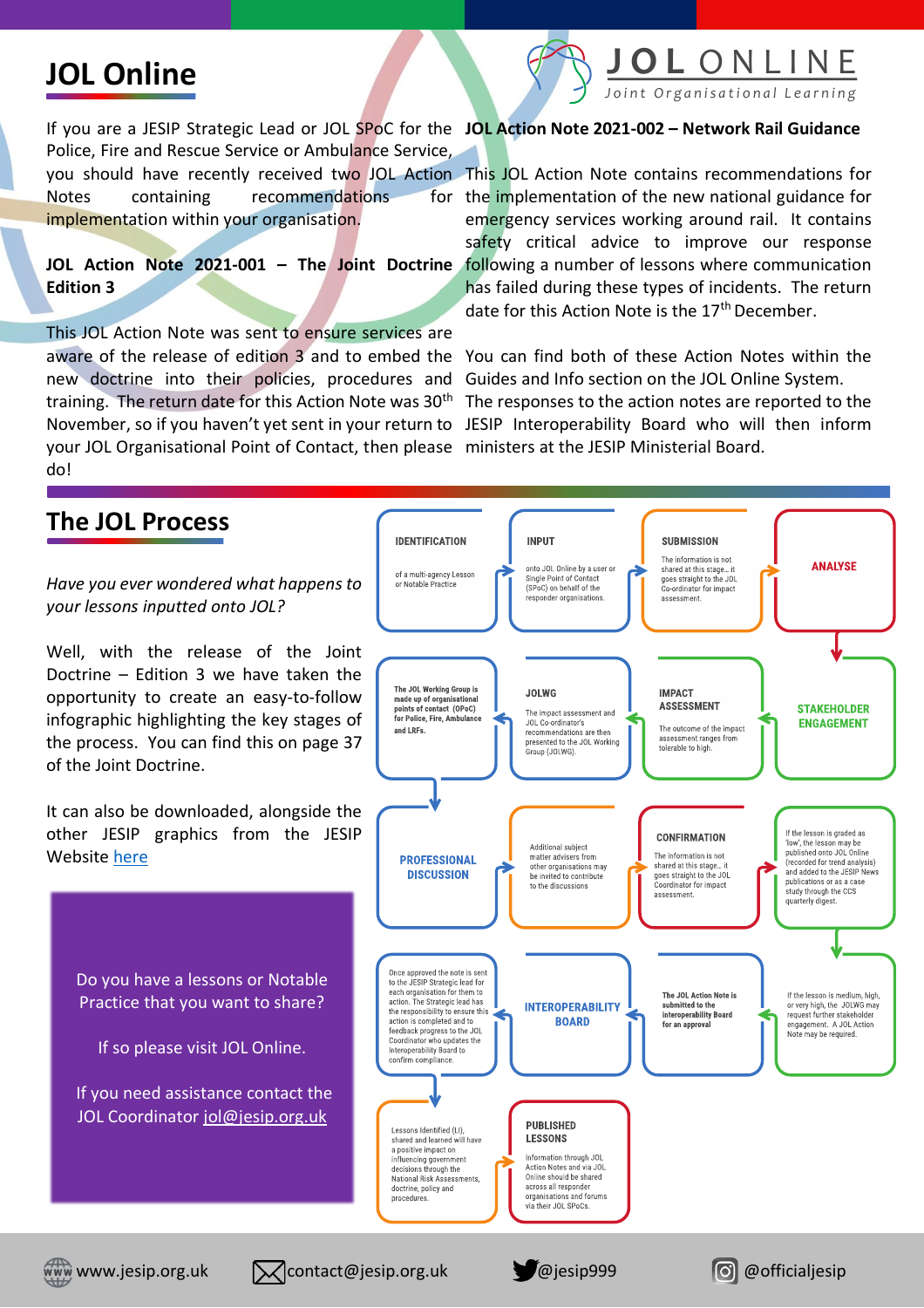# **LRF Emergency Plan Contacts**

We have received a request from Accident Investigation Branches for Rail (RAIB), Air (AAIB) and Marine (MAIB) for LRFs to check if they have the relevant accident investigation branches contact numbers within their emergency plans.

There have been some recent incidents where there was a long delay in contact which had a detrimental impact, therefore it is vital they are alerted at the earliest opportunity.

### **JESIP WEBSITE**

The current JESIP website has been around since 2016 and whilst we look to make the website as up to date and useful as possible, however due to the old technology used to build the website, we feel it has now exceeded its sell by date!



Work has already started on the new website, which along with a new look and feel, will also include some new features, such as the ability to access the M/ETHANE part of the online App from the home page.

Another key aspect of the work is to make the website and mobile App compliant with

accessibility regulations, this will see some tweaks to the JESIP graphics, including the JDM, principles and M/ETHANE.

We hope to have the new website launched in the next few months, so keep checking [www.jesip.org.uk](http://www.jesip.org.uk/) for updates. If you have the mobile installed, this should auto update, if not you can redownload at the relevant App stores.





www.jesip.org.uk  $\blacksquare$  contact@jesip.org.uk @jesip999 @officialjesip